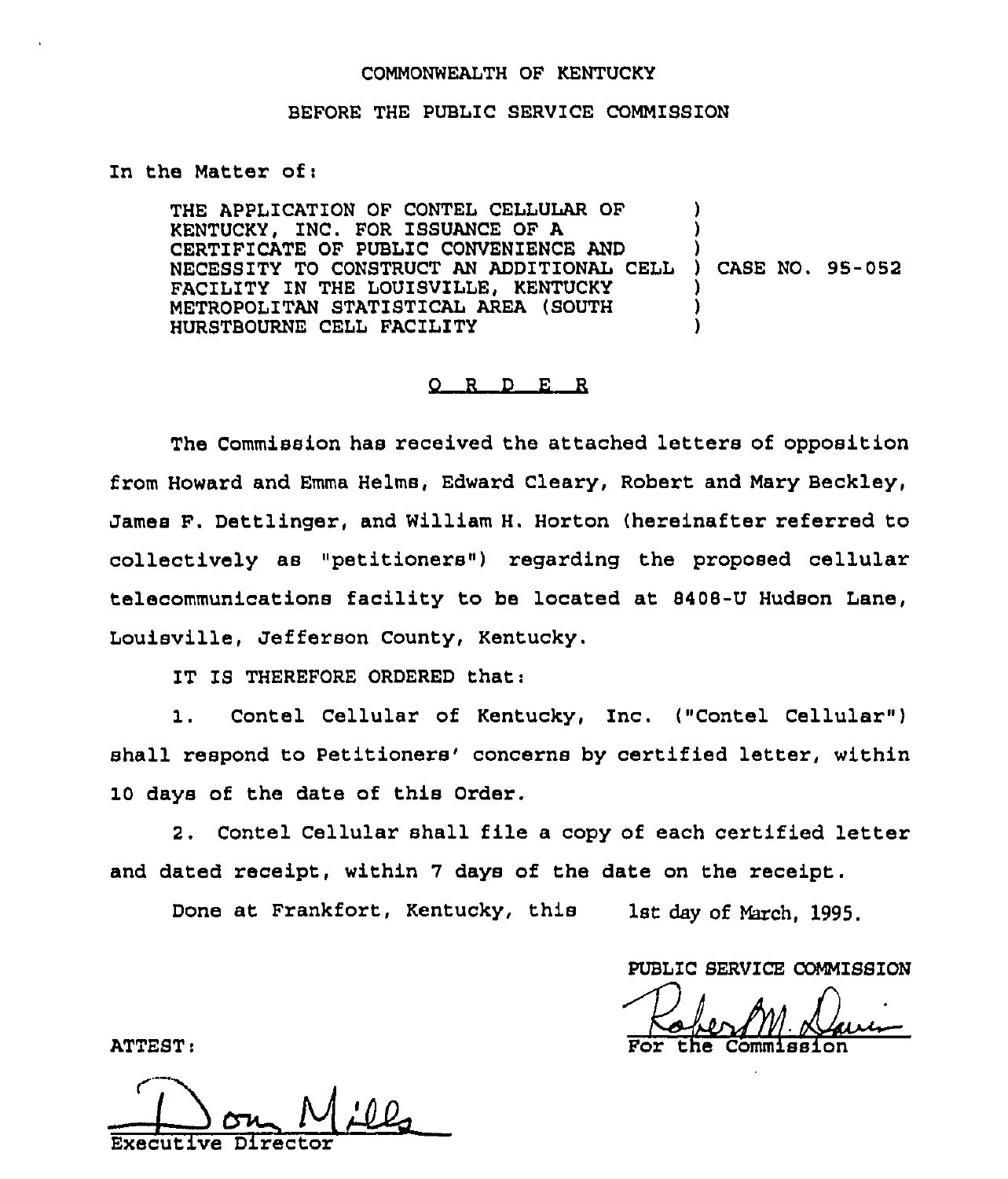RECENTR FEB 17 1995

PUBLIC OF ION

February 16, 1995

Mr. W. Brent Rice Executive Director's Office Public Service Commission of Ky. Post Office Box 615 Frankfort, Ky. 40602

Dear Mr. Rice.

In reference to case no. 95-052 we have been informed of the intention to erect a cellular radio tower in our neighborhood within 500' of our property.

We strongly protest this intention to erect this tower. As you know these towers are unsightly and would devalue the property in this residential neighborhood, which we have paid a good price for.

This vicinity of Bardstown Road and Hudson Lane is a heavily traveled intersection and we do not need additional traffic in the vicinity.

There must be other locations to erect this tower. We fael this tower is not for public service, but for income for the private business of Contel Cellular of Kentucky.

Sincerely,

Howard Helme

 $Emmu$ 

Emma Helms

8425 Hudson Lane Louisville, Ky. 40291  $\mathcal{L}_{\text{max}}$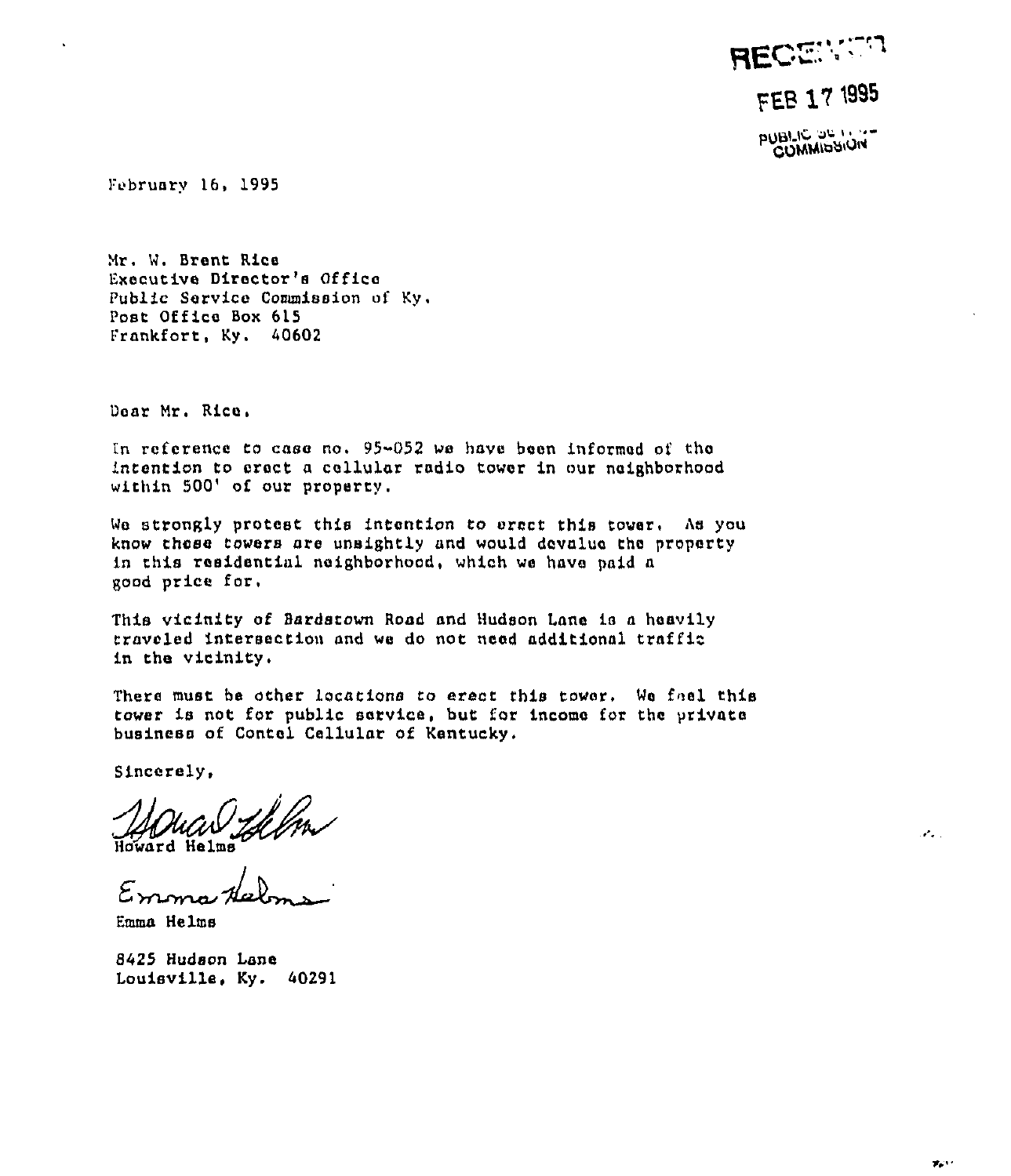$C$  are  $N0!95.052$ 

 $\frac{1}{2}$ 

RECEI" De think you could build not to tout Rea mr. Rice; at a different Scrition with them this close to land that is not reveloped as of yet, it don't like your slaw one bit. I think your town is to cheer to the home and porquety lines, if will but the lam not fuit.  $\alpha$ Filiway any

5511 Fern Book SN.

ţ.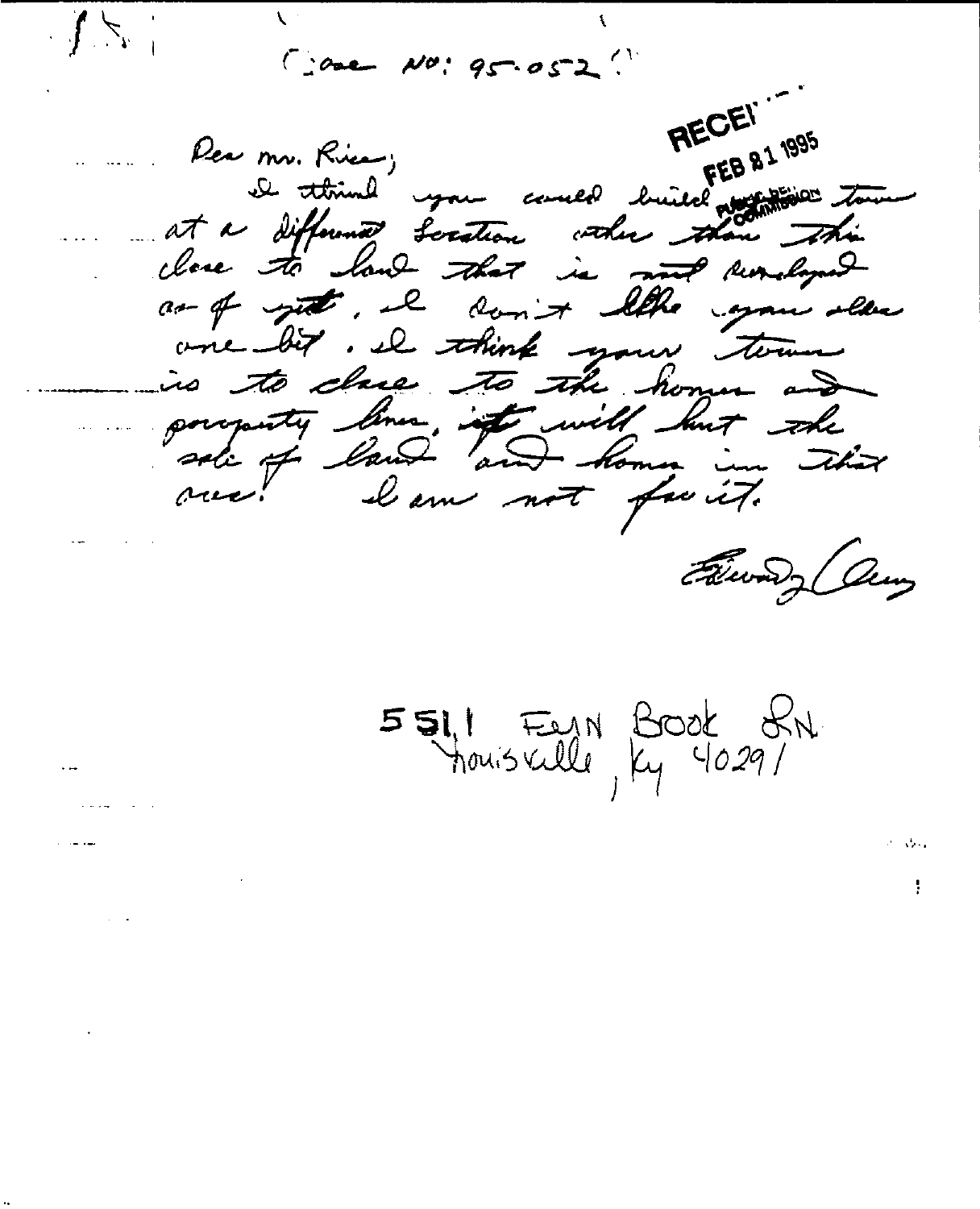Executive Director's Office Public Service Commission of Kentucky Ro: Case Ne. 25.

February  $18, 1995$ 

We have received a lotter from a firm in Lexington the is counsel for Contel Cellular of Kentucky, Inc. regarding erection of a tower with a total height of 199 feet. This is the first communication on this project we have received and are very upset that as a property owner within 250 feet of the tower we have not boon notified before. Also, across the street on Hudson Lane is <sup>a</sup> private school, Kindergarten through grade 8 with approximately 750 students. They were never notified of this project.

We do not know if there are any health problems associated with a tower of this sort, nor do we know where to obtain this information. We also baliovo that its prosance would lower property values, be an eyesore in our residential area and could be an "attractive nuisance" for adventurous young people.

For these reasons we write this letter to voice our objections to the location of this tower at 8408 Hudson Lane, We ask that no approval be granted until after Mr. Don Mills, your Executive Director, meets with representatives of the Jefferson County Planning Commision and local officials later this month.

We would appreciate a reply in regard to health hazards and any other problems, such as intorforence with television reception,etc, or other considerations.

Also, why is approval reserved for your office in Frankfort and not the Planning & Environment office in Jefforson County?

Sincerely,<br>Mary J. Bekley<br>19432 Hudson Lane Fournilla,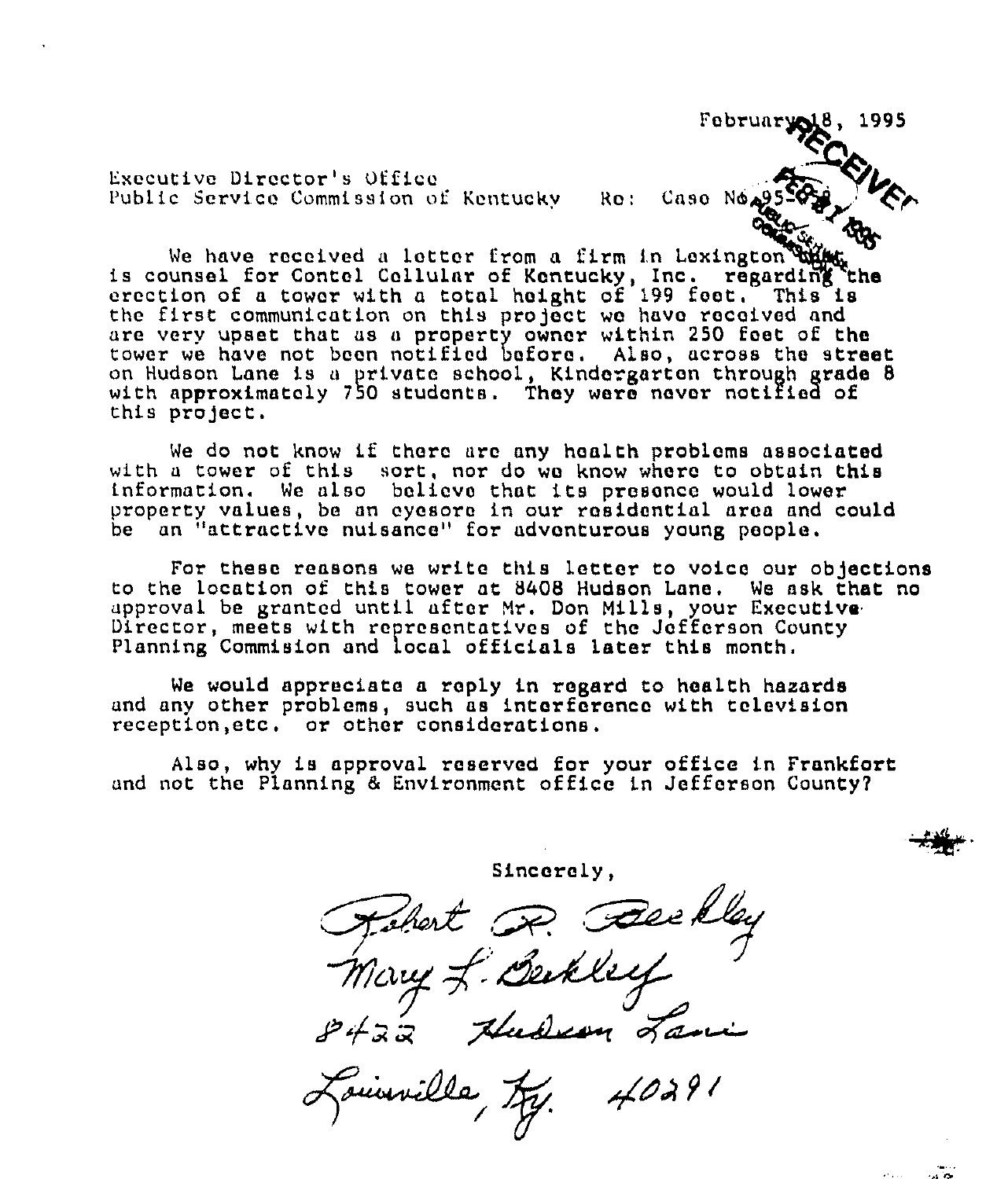Executive Director's Office Public Sarvice Commission of Kentucky (Re: Case No 95-052 a, **"OOSSIMI**  $\sum_{\alpha}$ Februar 1948 6 1995 **RECEIVER** 

We have received a latter from a firm in Lexington that<br>is counsel for Contal Callular of Kentucky, Inc. regarding the<br>erection of a tower with a total height of 199 feet. This is the first communication on this project wo have received and are very upset that as a property owner within  $\#$  feet of the tower we have not been notified before. Also, across the street on Hudson Lane is a private school, Kindergarten through grade 8 with approximately 750 students. They were never notified of this project.

We do not know if there are any health problems associated with a tower of this sort, nor do we know where to obtain this information. We also believe that its presence would lower property values, be an eyesore in our residential area and could be an "attractive nuisance" for adventurous young people.

For these reasons we write this letter to voice our objections to the location of this tower at 8408 Hudson Lane, Wa ask that no approval ba granted until after Mr. Don Mills, your Execuaive Director, meets with representatives of the Jefferson County Planning Commision and local officials later this month.

We would appreciate a reply in regard to health hazards and any other problems, such as interference with television reception, etc. or other considerations.

Also, why is approval reserved for your office in Frankfort and not the Planning & Environment office in Jefferson County?

Sincerely,

y,<br>47. Bettlinger  $A, 4, 4, 29$ 

مستخدمت

 $\sim 10^6$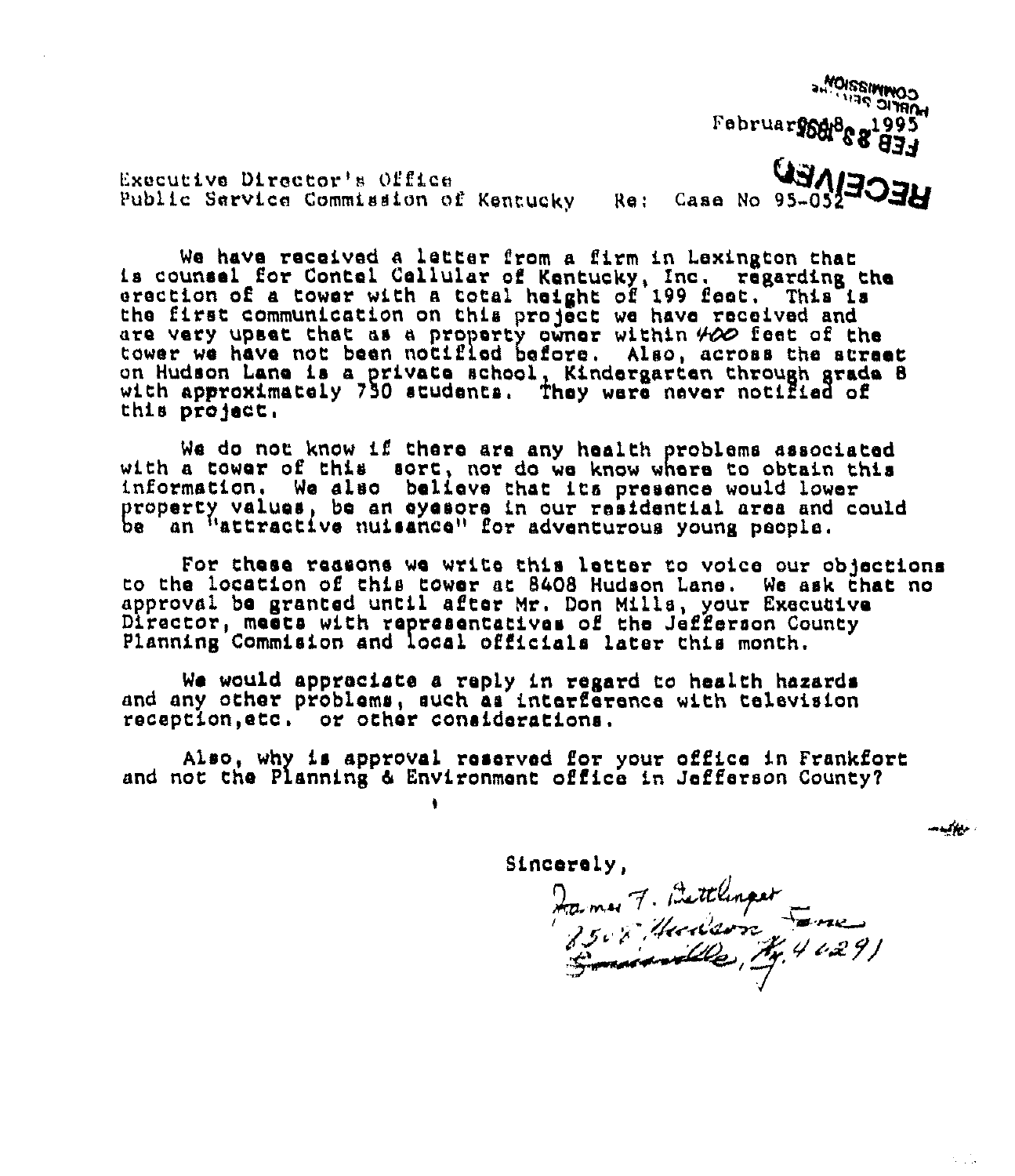

W. H. "Bill" Horton

8412 Hudson Lane Fern Creek, Kontucky 40291

Fob. 18. 1995

 $9.3.3.0132294$ Concerts of Bretto

> Exocutive Director's Office. Public Service Commission of Kentucky.  $P$ , O. Box 615. Frankfort, KY 40602

Collector Military Knives Cavalry Itams Indian War Parind

 $-1$ 

Roforonco Caso No. 95-052

Doar Director.

Intervention in the above case No. 95-052, concerning the oroction of a 199' tower to operate a new cell facility to provide collular radio telecommunication, is requested.

There is no mention of an ecological study having been mado. Proporty in this area was part of the old Ward Dairy Farm and there are two sink holes that drain into a natural undorground drainage that rises to the surface in Jeffersontown near Chenoweth Run Creek.

All of the swim club run off, and the run off of all the houses on the south side of Hudson Lane and run off from parts of Hudson Lane depend on this drainage. In addition all of the houses on the south side of Hudson Lane are on septic tanks and we rely on this natural drainage that koops our systems operational.

Any collapsing or altoration to this natural drainage caused by the proposed construction would be catastrophic to this area.

This phenomenon was brought to light in a suit by the city of Jeffersontown vs John Ward, a number of years ago, when the Wards were using the sink holes to dump sludge and spoiled milk and it surfaced in Jeffersontown causing a severe odor problem.

In addition, not only when the swim club is open, that area is used by a great number of children and there is definatly a safety problem that should be better addressed.

There would be additional traffic and with the proposed casement, as shown, this traffic would be next to my property line, which I definately would not like to have my privacy and peace of mind disturbed any more that it is by the swim club.